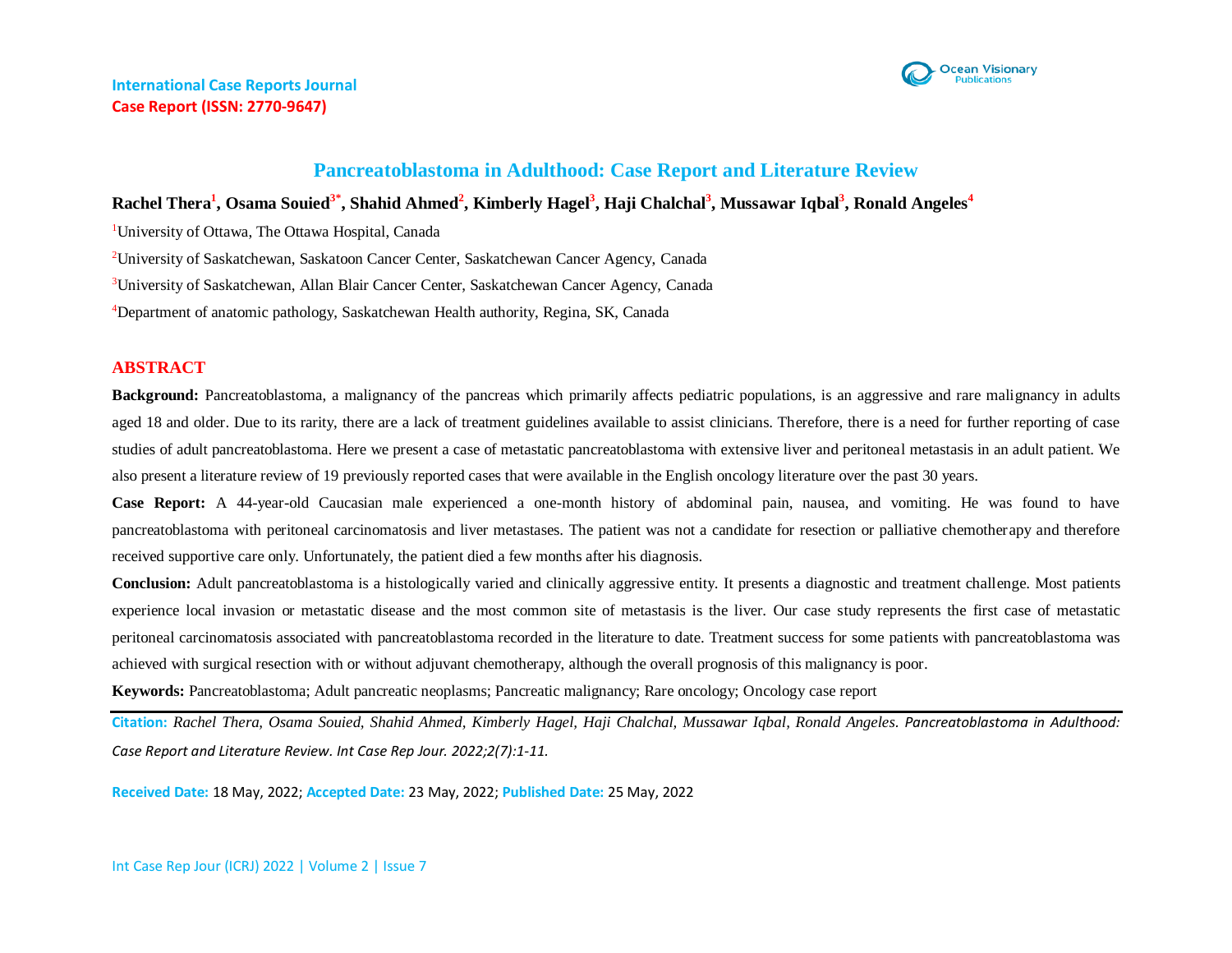

**\*Corresponding author:** Osama Souied. University of Saskatchewan, Allan Blair Cancer Center, Saskatchewan Cancer Agency, Canada Doi:<https://doi.org/10.5281/zenodo.6575140> **Copyright:** © Osama Souied, Open Access 2022. This article, published in Int Case Rep Jour (ICRJ) (Attribution 4.0 International), as described by http:// creativecommons.org/licenses/by/4.0/.

### **Pancreatoblastoma in Adulthood: Case Report and Literature Review**

Although rare in pediatric populations, pancreatoblastoma is found even less commonly in adults.<sup>[1-3]</sup> This epithelial neoplasm occurs at a rate of 0.004 cases per 100,000 persons per year.<sup>[1-3]</sup> It accounts for approximately one percent of all pancreatic neoplasms.<sup>[1]</sup> The tissue composition of pancreatoblastoma is similar to the usual composition of the pancreas at 8 weeks gestation.<sup>[1]</sup> The pathognomonic histologic features for pancreatoblastoma include varying amounts of acinar, endocrine, squamous, and primitive components as well as squamoid corpuscles.<sup>[1,2]</sup> Clinically, pancreatoblastoma presents with features that result from mass compression. These include abdominal pain, palpable abdominal mass, weight loss, obstructive jaundice, and diarrhea most commonly.<sup>[1]</sup> Unfortunately, this means that patients do not become clinically ill until the mass reaches a large enough size to cause obstruction. As such, pancreatoblastoma is often metastatic upon diagnosis.<sup>[2]</sup> Due its aggressive nature, the prognosis for pancreatoblastoma is bleak, and considered to be much poorer than pancreatoblastoma of childhood.<sup>[1]</sup> Based on the available evidence to date, surgery is considered the only curative method of treatment and is associated with an average survival rate of 15 months.<sup>[2]</sup> The addition of chemoradiation after surgery may extend survival to 20.5 months.<sup>[2]</sup> Unfortunately, due to the rarity of the illness, and significant disease burden upon diagnosis, treatment options are limited.

In the current study, we present a case of metastatic pancreatoblastoma who exhibited symptoms for a month prior to his diagnosis. We report the important clinicopathologic features of the case along with our key findings and a literature review of previously reported cases, in 16 articles, over the past 30 years.

## **CASE REPORT**

A 44-year-old caucasian male presented to his general practitioner with symptoms of abdominal pain, nausea, and vomiting. He had a history of depression, anxiety, gastroesophageal reflux disorder, hypercholesteremia, and hypothyroidism. On physical exam he was found to be profoundly jaundiced, and had abdominal tenderness upon palpation.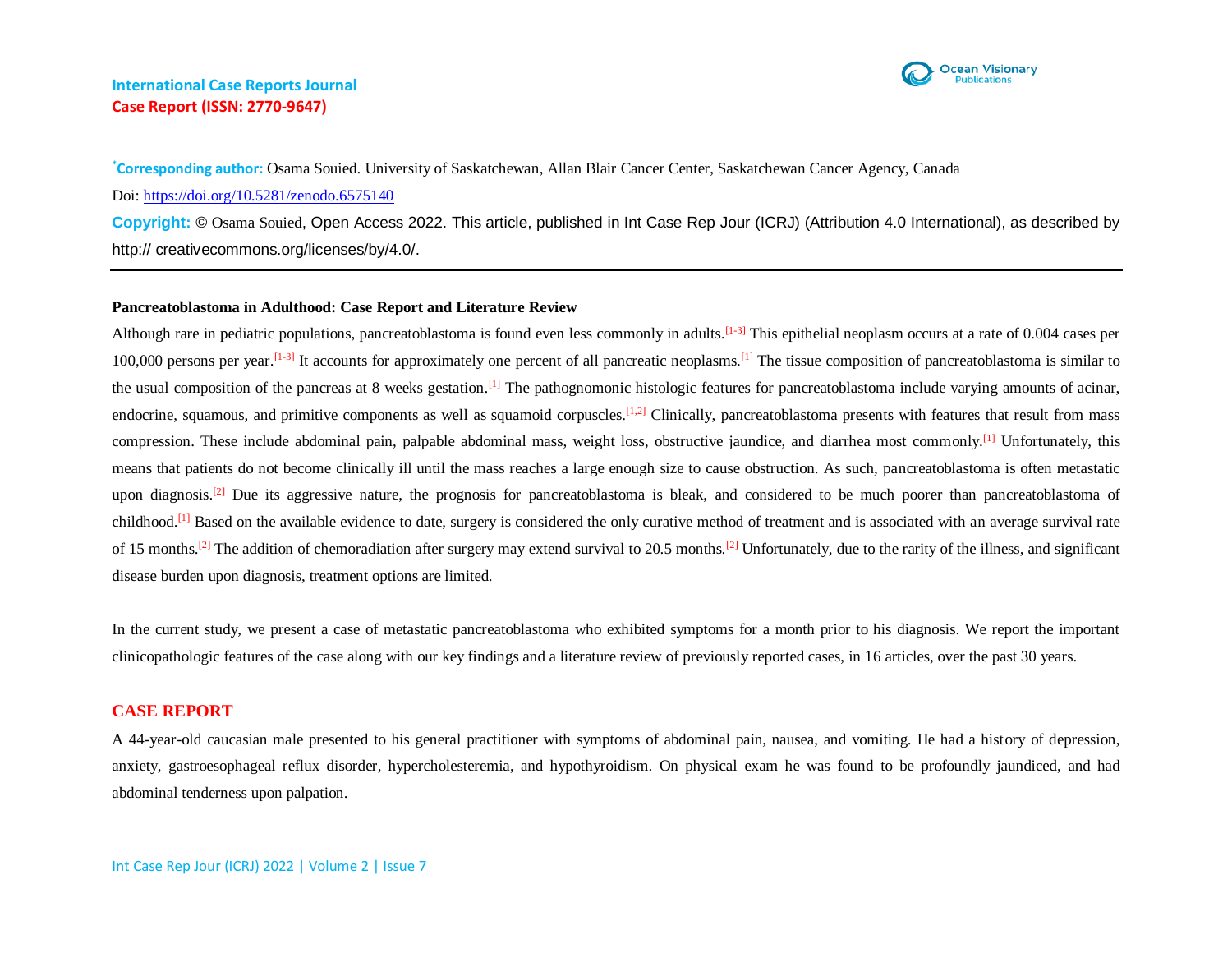

He was sent for an ultrasound and found to have multiple hypoechoic lesions throughout the liver suspicious for metastasis. A CT scan demonstrated a primary mass in the body of the pancreas. The scan also demonstrated peritoneal carcinomatosis and multiple liver metastases. An ultrasound-guided biopsy of the liver was performed, and the pathology was found to be consistent with pancreatoblastoma. The major histologically defining feature was squamoid nests found within the tissue of the lesions. The primary tumor in the pancreatic body measured 4.3cm in diameter. The pathology was sent for a second opinion at the Mayo Clinic and the findings they reported were also consistent with pancreatoblastoma. Immunohistochemical staining of the tumor cells yielded positive results for keratin AE1/AE3, beta-catenin, CDX2, and synaptophysin. There was also positive focal and patchy staining for CK 5/6, p53, and p40 in the areas of the squamoid nests. The cells were negative for myogenin, S-100, and SOX10.



 **Figures 1-5**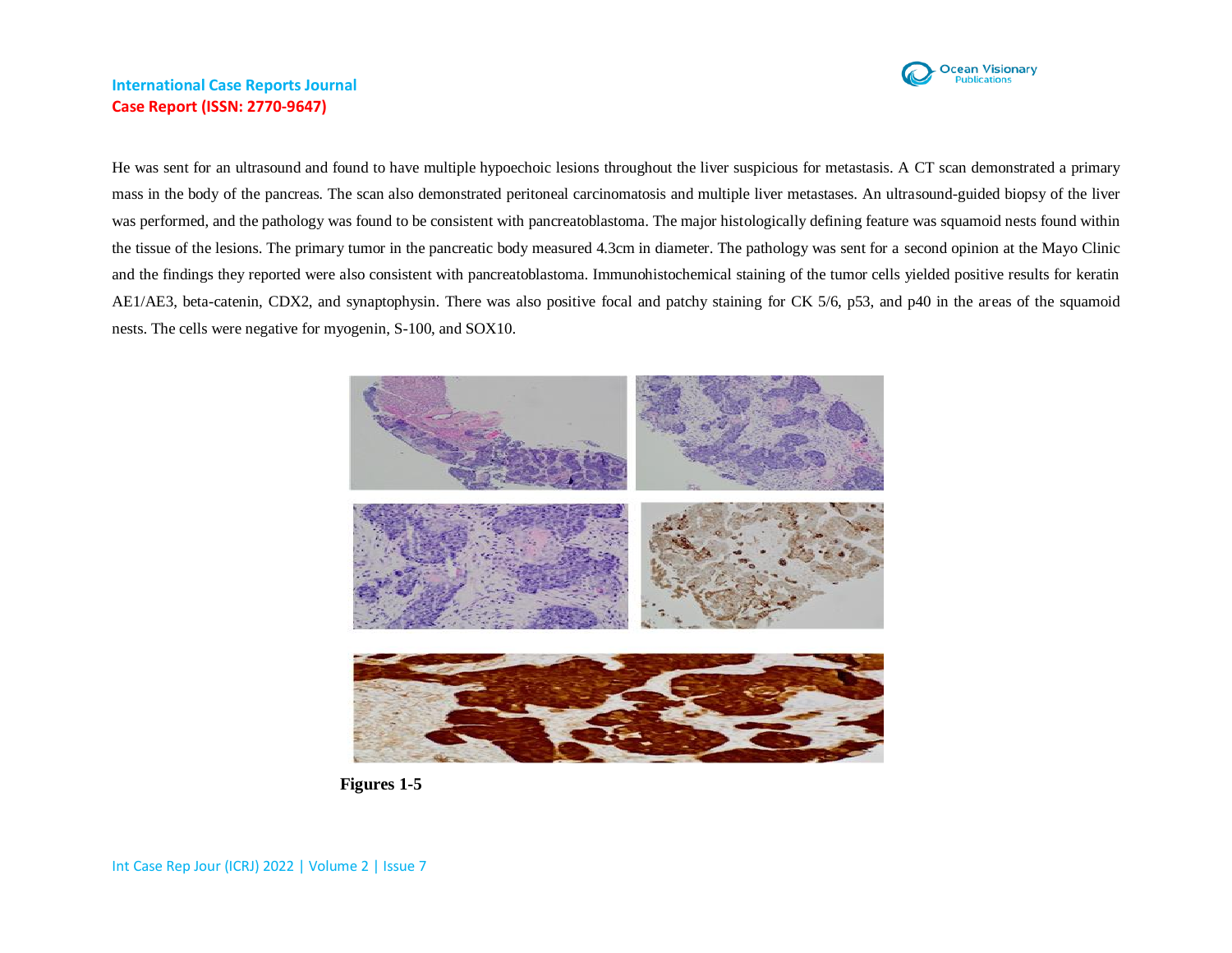

### **PATHOLOGY DESCRIPTION**

The liver biopsy shows infiltration by malignant poorly differentiated tumour (Figure 1). The tumour cells are arranged in nests separated by pale hypocellular stroma (Figure 2). The nests are composed of primitive appearing tumour cells with scant cytoplasm, hyperchromatic nuclei and abundant apoptotic bodies. There are many areas of squamoid nests (Figure 3). The tumour cells are positive for pankeratin AE1/AE3 (Figure 4), cdx-2 and focally for synaptophysin. The beta-catenin stain shows cytoplasmic and nuclear staining (Figure 5).

There is focal/patchy staining for CK5/6, p63 and p40 in the areas of squamoid nests. The pertinent negatives stains include TTF-1, pax-8, chromogranin, trypsin, GATA3, CK7, CK20 and NUT. Our pathologic diagnosis of pancreatoblastoma was confirmed by Mayo Clinic Laboratories on consultation. The official diagnosis was reached one month after the onset of the patient's symptoms. His clinical status declined, and he was admitted to a local hospital for confusion likely secondary to his declining liver functions. His bilirubin was very high at 220 mg/dL. He was not a candidate for PTC (Percutaneous transhepatic cholangiogram) drain. At this point, he had lost 20-30 lbs over the previous two to three months. Unfortunately, the patient was ineligible for palliative chemotherapy due to his poor liver functions and performance status. The decision was made to proceed with supportive care only. The patient was followed by palliative care and eventually died of liver failure.

### **DISCUSSION AND LITERATURE REVIEW**

As adult pancreatoblastoma is a rare clinical entity, relatively few cases, approximately 40, have been reported in the previous literature.<sup>[1,3]</sup> The original name ascribed to this disease was infantile pancreatic carcinoma in 1957 and was later changed to pancreatoblastoma in 1977.<sup>[1]</sup> This was due to the observation that the abnormal cells of pancreatoblastoma histologically resembled the normal cells of a pancreas at  $7-8$  weeks gestation.<sup>[1,2]</sup> There are limited treatment options and the overall prognosis of adult pancreatoblastoma is poor, with the only potentially curative option being surgery. $[1-3]$ 

The literature search was conducted by the following process. Eighty entries from the Pubmed and Medline databases were identified when using the search term "pancreatoblastoma". These searches were limited to case studies, adults (age 18 and over), and from the years 1990-2020. After reviewing these articles for duplicates and relevance, 16 entries remained that were relevant to the current literature review. Reported in these 16 articles were 19 case studies on adults with pancreatoblastoma. Presented below is a succinct summary of the important clinicopathologic features of adult pancreatoblastoma to aid clinicians in the diagnosis and management of this condition. Table 1 encapsulates the key clinical features described in each case.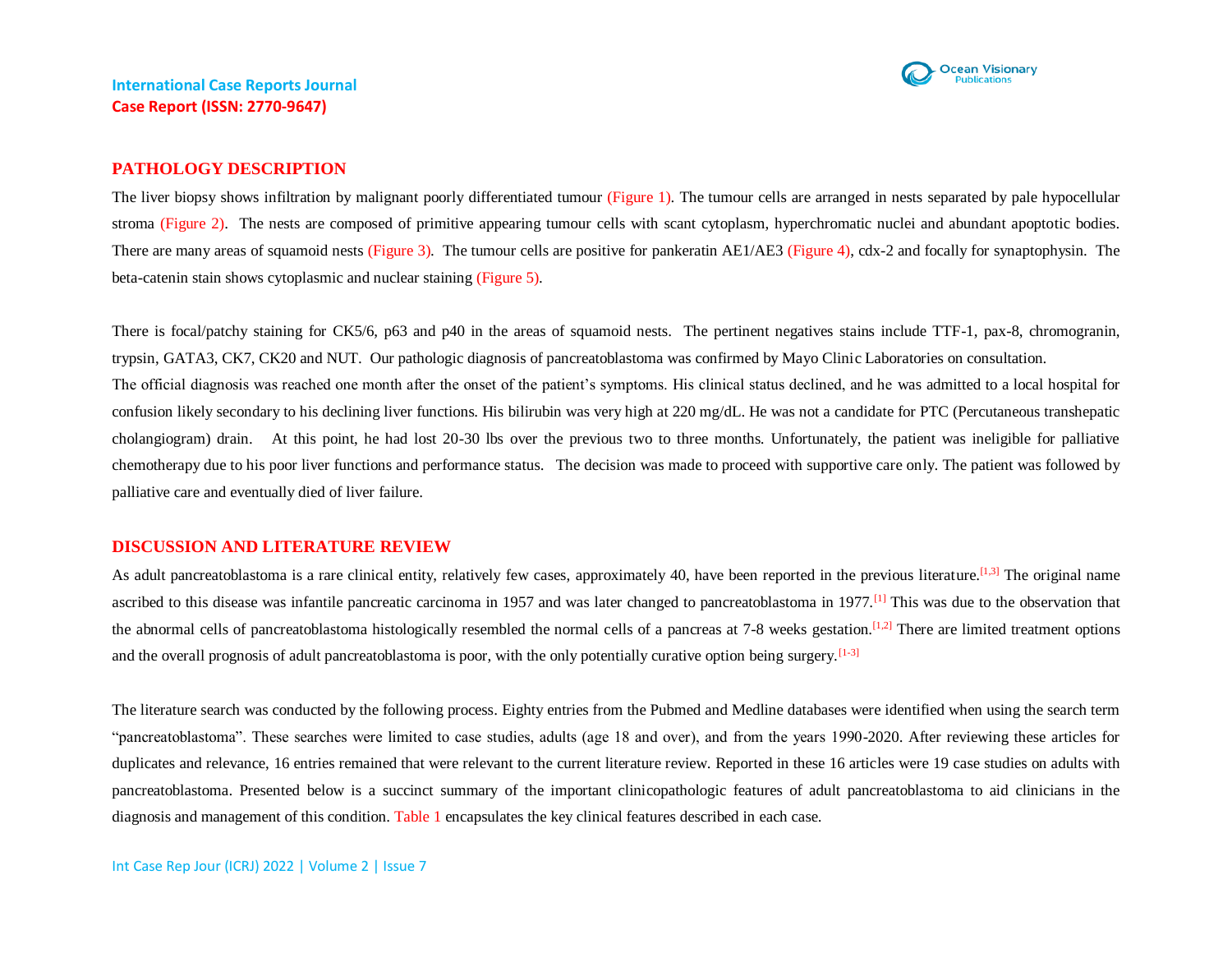

| <b>Study</b>                  | Age/<br><b>Sex</b> | <b>Symptoms/Duration</b>                                  | <b>Tumor Site/Mets</b>                                                    | <b>Treatment</b>                                                    | <b>Response</b>                                            |
|-------------------------------|--------------------|-----------------------------------------------------------|---------------------------------------------------------------------------|---------------------------------------------------------------------|------------------------------------------------------------|
| <b>Horens</b><br>1994         | 39/f               | Mass/N.R.                                                 | Tail/none                                                                 | Distal Pancreatectomy                                               | Alive, 3 months without<br>recurrence                      |
| Du 2003                       | 78/f               | Jaundice/ 3w                                              | Ampulla of Vater/invasion to<br>duodenum                                  | Pancreatoduodenectomy                                               | Alive, 6 months without<br>recurrence                      |
| Roosebrook<br>2004            | 29/f               | None/0mo                                                  | Tail/None                                                                 | <b>Distal Pancreatectomy</b>                                        | N.R.                                                       |
| Rajpal 2006                   | 50/<br>m           | Abdo pain, early satiety, GI<br>bleeding, pre-syncope/6mo | N.R./invasion to gastric wall                                             | Multiple surgeries $+$<br>chemotherapy                              | Deceased, 17mo after<br>diagnosis                          |
| Ohike 2008                    | 74/f               | None/0mo                                                  | Intrabdominal cavity/mets to liver                                        | Surgical resection                                                  | Alive, 9 years without<br>recurrence                       |
| Cavallini<br>2009 (case<br>1) | 26/<br>m           | Abdo pain/N.R.                                            | Head/none                                                                 | Pancreatoduodenectomy                                               | Alive, 51mo without<br>recurrence                          |
| Cavallini<br>2009 (case<br>2) | 69/<br>m           | None/0mo                                                  | Body/none                                                                 | Left pancreatoduodenectomy                                          | Alive, 3.75mo without<br>recurrence                        |
| <b>Boix 2010</b>              | 33/<br>m           | Abdo pain/N.R.                                            | Body/vascular and perinephric<br>invasion                                 | Left pancreatectomy and<br>splenectomy with incomplete<br>resection | Deceased, 97 days post<br>operatively                      |
| Gringeri<br>2012              | 38/f               | N.R./N.R.                                                 | N.R/Mets to liver                                                         | Pancreatoduodenectomy + chemo<br>+ cyberknife radiotherapy          | N.R.                                                       |
| Salman<br>2013 (case<br>1)    | 60/<br>m           | Abdo pain/2mo                                             | Head/mets to liver                                                        | Hepatectomy, pancreatectomy $+$<br>chemotherapy                     | Alive, initial full response.<br>Mets 13mo after diagnosis |
| Salman<br>2013 (case<br>2)    | 51/<br>m           | Jaundice, weight loss/N.R.                                | Head/vascular and perineural<br>involvement and mets to one lymph<br>node | Multiple surgeries +<br>$chemotheray +$<br>chemoembolization        | Deceased 51 months after<br>operation                      |
| Salman<br>2013 (case<br>3)    | 58/f               | Abdo pain/4mo                                             | Tail/vascular and perineural invasion<br>and 3 lymph nodes                | Distal pancreatectomy                                               | Alive, 30mo without<br>recurrence                          |
| Hammer<br>2013                | 37/<br>m           | Abdo pain, jaundice/N.R.                                  | Head/mets to liver                                                        | N.R.                                                                | N.R.                                                       |
| Zhang 2015                    | 30/f               | Abdo pain, nausea,                                        | Head/none                                                                 | Surgical resection +                                                | Alive, no recurrence                                       |

Table1: Relevant clinical features of each case report included in the literature review (N.R.= not reported; mets= metastases).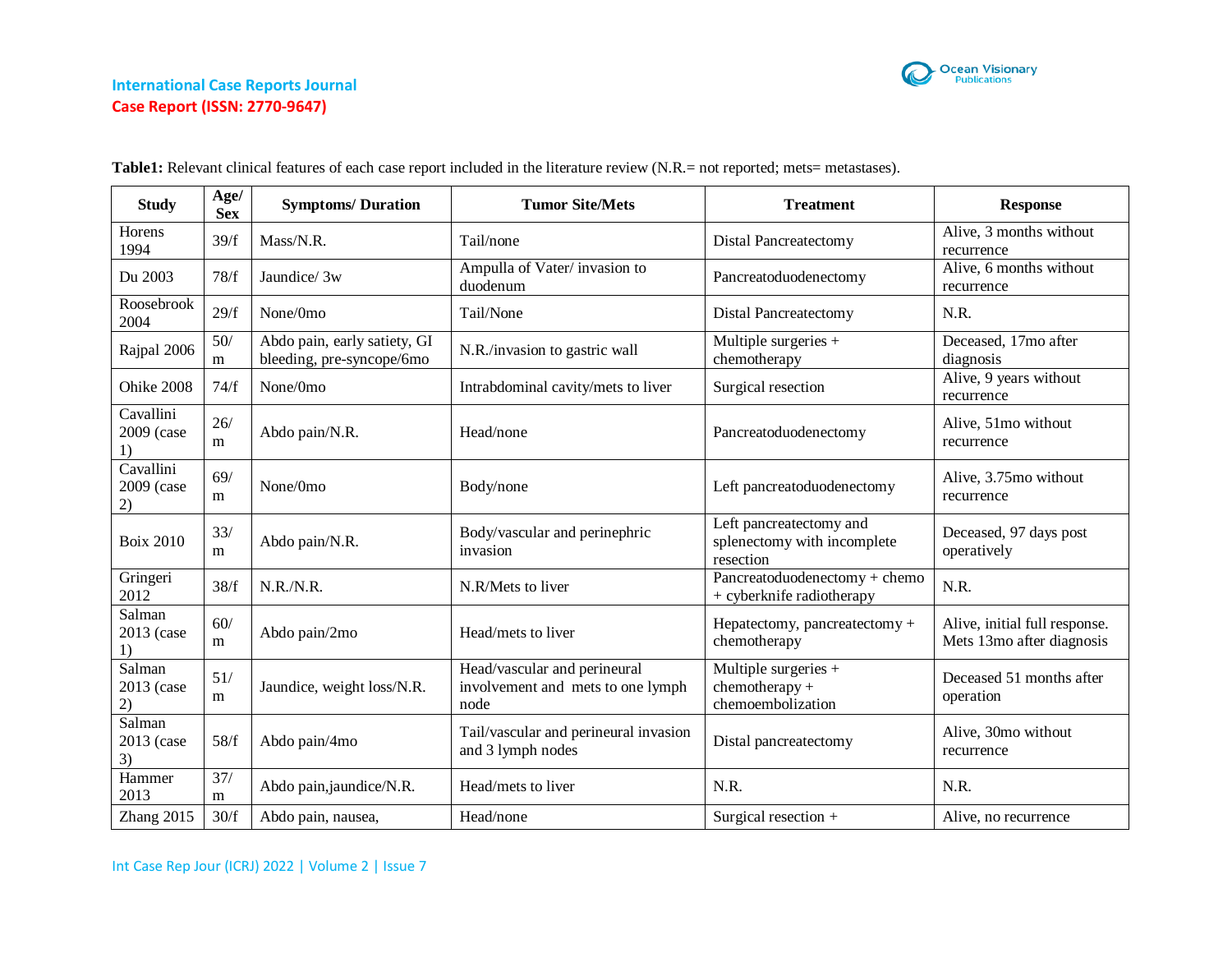

|                   |          | vomiting/N.R.                           |                                                                       | chemotherapy                                           |                                      |
|-------------------|----------|-----------------------------------------|-----------------------------------------------------------------------|--------------------------------------------------------|--------------------------------------|
| Vilaverde<br>2016 | 37/f     | Abdo pain, fatigue/N.R.                 | N.R./ encasement of the superior<br>mesenteric artery and celiac axis | Wedge resection                                        | Deceased, 1 year after<br>diagnosis  |
| <b>Chen 2018</b>  | 26/<br>m | Abdo pain, jaundice, weight<br>loss/2mo | Head/mets to liver                                                    | Transarterial chemoembolization                        | Deceased, 4 years after<br>diagnosis |
| <b>Nunes 2018</b> | 31/<br>m | Abdo pain, weight loss,<br>diarrhea/1mo | Tail/mets to liver                                                    | Comfort care                                           | Death, 3months after<br>diagnosis    |
| Terino 2018       | 34/<br>m | Abdo pain, weight loss/4mo              | Tail/mets to liver                                                    | Palliative Chemotherapy                                | N.R.                                 |
| Liu 2020          | 49/<br>m | Abdo pain/1mo                           | Tail/mets to liver                                                    | Surgical excision of pancreatic<br>and hepatic lesions | Alive, 24mo without<br>recurrence    |

### **i) Demographic Characteristics**

The mean age of patients in the case reports was 44.68 years with the range being 26-78. Eight of the case reports were of female patients and 11 were of male patients. This gives a male to female ratio of 1.57:1. The patient in our case report was male and his age was 44 years, the approximate mean calculated from the literature review, thereby fitting the prototypical demographic characteristics of patients with pancreatoblastoma.

### **ii) Clinical Findings**

Abdominal pain, which is by far the most commonly reported symptom of pancreatoblastoma, was reported in twelve out of 19 patients (63%). Most of these patients described abdominal pain in the epigastric region. Other reported symptoms including weight loss (21%), jaundice (21%), nausea/vomiting (5%), early satiety (5%), palpable mass (5%), diarrhea (5%) and fatigue (5%). Patients were symptomatic for an average of 1.9 months prior to their diagnosis. The patient reported in our case study experienced abdominal pain, nausea, and vomiting which is consistent with the previous literature.<sup>[1-9]</sup> On careful observation our patient experienced abdominal pain, visible jaundice, nausea, and vomiting initially. Over the course of a few months, weight loss became apparent as another clinical feature of his illness. Therefore, he experienced all the major reported symptoms of pancreatoblastoma.

Most patients in the case studies had locally invasive disease or metastases at the time of diagnosis. Six (31%) of patients were found to have only a primary mass of the pancreas. Four (21%) of the patients were found to have locally invasive tumors at the time of diagnosis. Most patients in this group had vascular and perineural invasion. However, some of the patients had invasion of their tumor into the duodenum. Nine patients (47%) had already metastases on diagnosis. The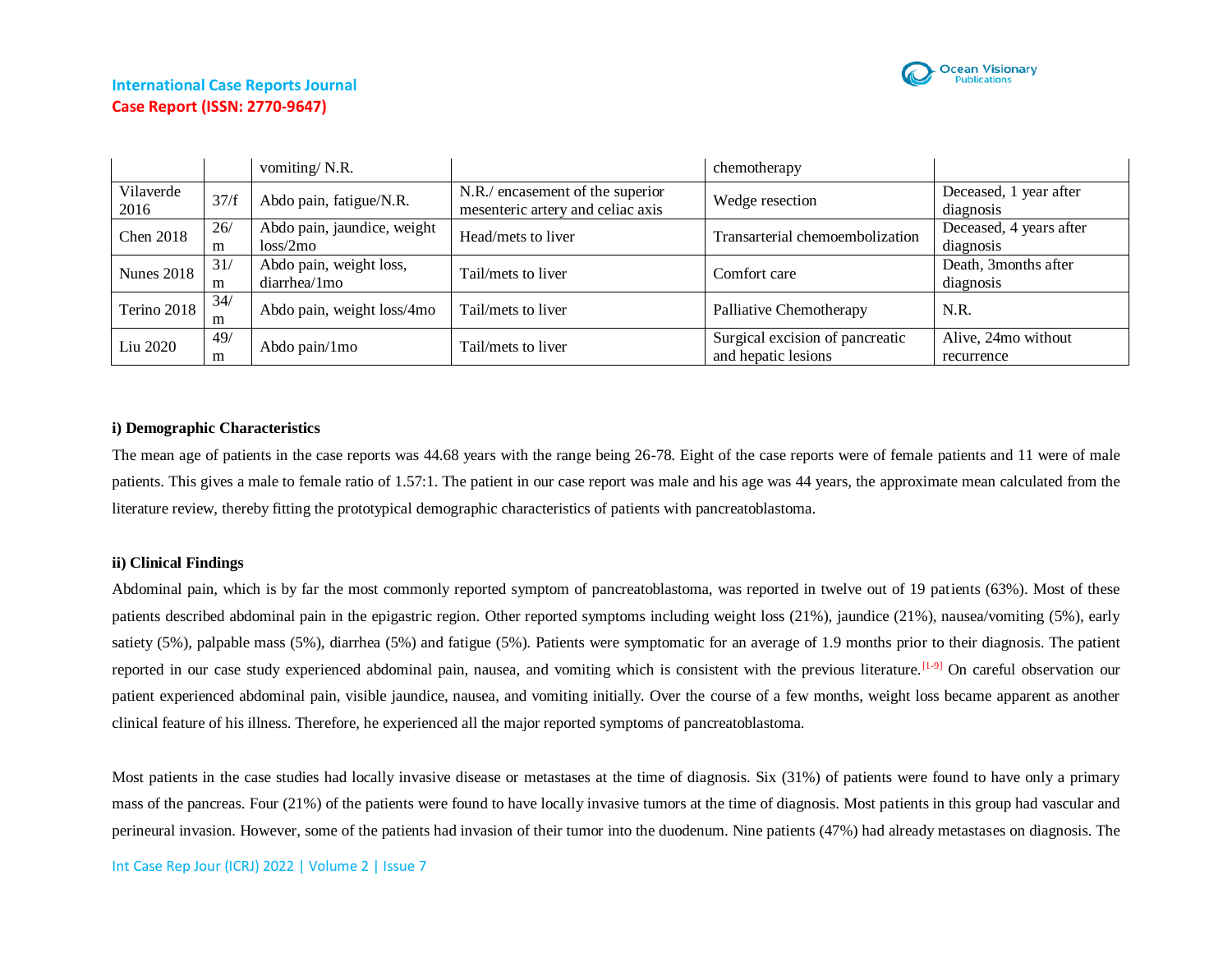

patient in our case study experienced metastases to the liver as is typical of most patients with pancreatoblastoma. Seven of the nine patients with metastatic disease had metastases to the liver (67%). Two patients had metastatic spread to lymph nodes. The lungs are another site of metastasis reported in the literature. None of the patients in included in these case reports had lung metastases at diagnosis, however, one patient experienced metastasis to the lungs, 37 months after surgical treatment of his pancreatobalstoma.<sup>[4]</sup> A novel finding in our patient's case was the presence of metastatic peritoneal carcinomatosis which was not presented in any of the reviewed case studies. To our knowledge, our case study is the first report of a patient with pancreatoblastoma with peritoneal carcinomatosis.

#### **iii) Imaging Findings**

Ultrasound and CT were the primary imaging modalities used in evaluation of tumor location, size, and characteristics. In some cases, MRI was used to provide further information about the tumor. The average mass size was 6.0cm and the size ranged between 1.3cm and 13.0cm. Equal amounts (32%) of patients had tumors that were located in the head and tail of the pancreas. There were two (11%) patients who had masses in the pancreatic body. This was also the location of tumor in the patient described in our case report. One patient  $(5%)$  had a tumor arising from the Ampulla of Vater. In two case reports,  $[8,10]$  the location of the primary mass was not reported and in one case, the primary location was unclear as the mass appeared to be intrabdominal but adhered to the pancreas.

### **iv) Pathological Features**

As noted in previous literature and throughout the case reports, the identifying features of pancreatoblastoma are acinar differentiation and areas of squamoid nests.<sup>[1-3]</sup> It is very similar to acinar cell carcinoma, except for the squamoid nests which are the key differentiating feature.<sup>[2,3]</sup> These nests are comprised of plump and whorled cell groupings, sometimes referred to as islands. These cells contain eosinophilic cytoplasm and clear nuclei.<sup>[1-3]</sup> Another differentiating feature of pancreatoblastoma is that it may contain areas of other cell lines including neuroendocrine, ductal, primitive components, or a combination of the aforementioned types.<sup>[3]</sup> Acinar cell carcinoma generally does not contain these features.<sup>[3]</sup> Please see Table 2 for a comparison of the differentiating features of pancreatoblastoma and other similar pancreatic neoplasms. Due to the varied histologic components of pancreatoblastoma, it may be difficult to diagnose prior to surgical resection.[3]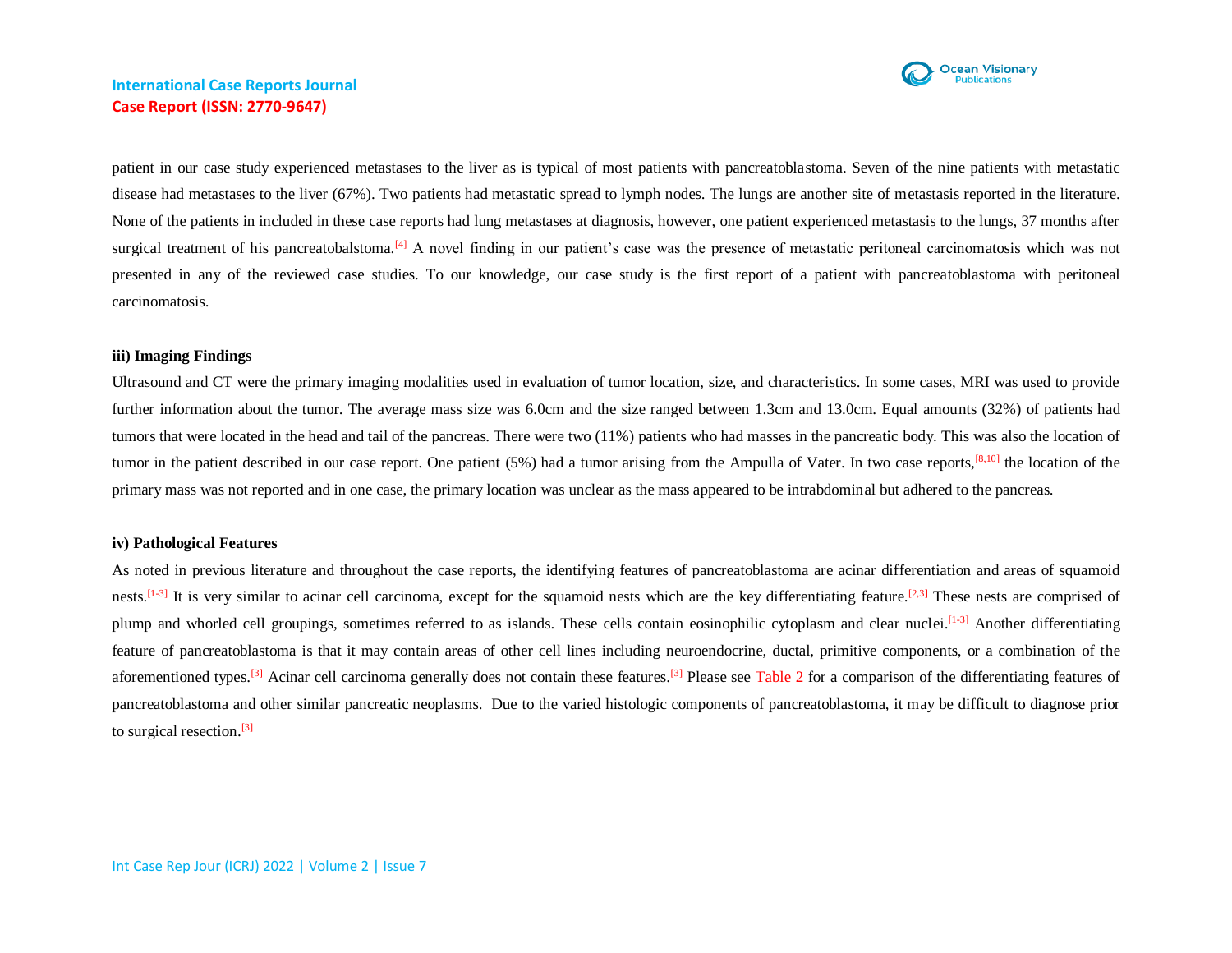

Immunohistochemical staining of pancreatoblastoma cells depends on the cell line differentiation of the sample. Neuroendocrine components may stain positively for chromogranin and synaptophysin.<sup>[3,11]</sup> The ductal components stain positively for CK7 and CK9.<sup>[1,3]</sup> Finally, the acinar components generally stain positive for trypsin and chemotrypsin.<sup>[1,3]</sup>

In the majority of cases of adult pancreatoblastoma, the tumor markers are within normal range.<sup>[1]</sup> However, in children CEA and AFP have found to be elevated. CA19-9 has been reported to be elevated in some patients with adult pancreatoblastoma.<sup>[1,3]</sup> There have also been reports of AFP positivity in the epithelial component of pancreatoblastoma.<sup>[1]</sup>

#### **v) Treatment**

As previously stated, the only potentially curative treatment method for pancreatoblastoma is surgical removal.<sup>[1]</sup> As such, surgery is the preferred treatment modality. Adjuvant chemoradiotherapy may provide additional survival benefit and may also be considered.<sup>[1-3]</sup> Of the patients described in the case reports, 15 (79%) patients in total underwent surgery. Ten (52%) patients were treated with surgery alone. Surgical methods primarily included wedge resection, pancreatectomy, or pancreatoduodenectomy. Some patients also received a splenectomy or partial hepatectomy. The other five patients (26%) received adjuvant chemotherapy. One patient also received adjuvant chemoembolization. Another patient received cyberknife radiotherapy in addition to surgical resection and chemotherapy. One patient received transarterial chemotherapy (TACE) alone. Only one patient received chemotherapy alone. Another patient received comfort care only, as was the treatment provided for the patient in our case report due to his significant disease burden the time of diagnosis. His liver function was unfortunately too poor, and he was unable to tolerate palliative chemotherapy.

Chemotherapy regimens previously described in the literature include a combination of gemcitabine, cisplatin and doxorubicin.<sup>[2,3]</sup> There were multiple chemotherapy regimens described in the case studies, however, there did not appear to be a clear pattern on the type provided for the patients. One patient included in the review received a regimen of cisplatin, vincristine and bleomycin.<sup>[5]</sup> Another patient received doxorubicin and carboplatin. Two patients received cisplatin and doxorubicin. One of these patients was later switched to docetaxel and gemcitabine due to lack of a response on the initial therapy. This new regimen also displayed a lack of benefit for the patient who was then switched to capacitabine and oxaliplatin. This treatment was not tolerated well and ultimately the patient died from disease progression.<sup>[6]</sup> This demonstrates the lack of consensus regarding chemotherapy.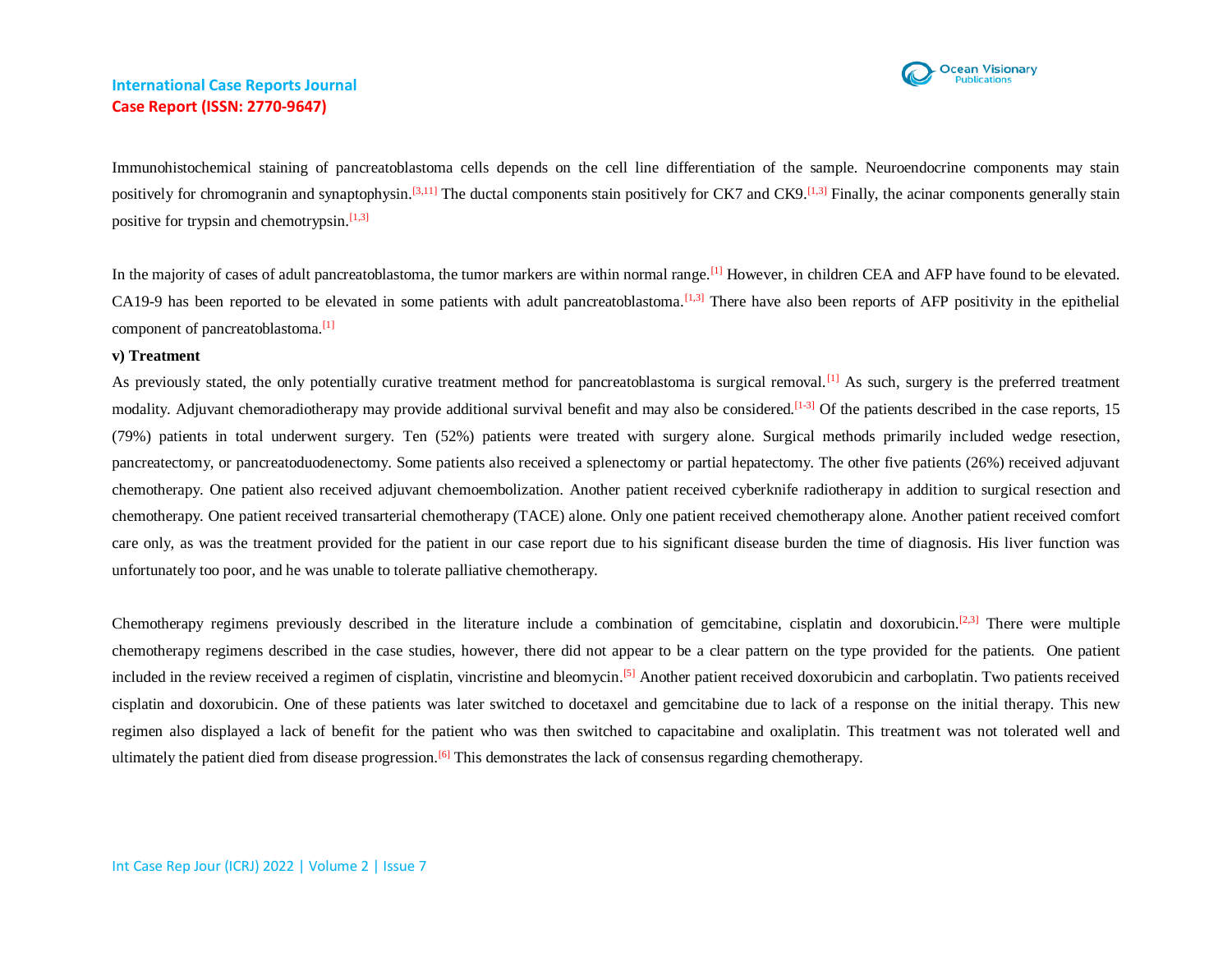

#### **vi) Prognosis**

Due to the aggressive nature of the disease and the late onset of symptoms in the course of the illness, the prognosis of pancreatoblastoma is poor.<sup>[1-7,12]</sup> The majority of the patients included in the review were still living at the time of publication of the studies. There were 8 out of the 19 (42%) patients that were alive without recurrence. One patient (5%) was alive with significant metastases. Six patients (32%) were deceased from the burden of their disease. The average survival time after diagnosis was 22 months for patients who were deceased at the time of publication of their case reports. There was a significant outlier, however, with a patient who was still in remission 9 years after their initial treatment.<sup>[12]</sup> The treatment methods for the individuals were varied for the patients who were deceased. Two patients underwent surgery alone, 1 patient underwent surgery and adjuvant chemotherapy, 1 patient underwent surgery, chemotherapy, and radiation, and 1 patient received comfort care. Of the patients who were still living, 7 underwent surgery alone and two underwent surgery and chemotherapy. Conclusions cannot be drawn at this time regarding treatment efficacy based on these numbers. It is possible that the patients who died presented with greater disease progression or tumors that were too technically difficult to resect. All of the patients who died either had local invasion (50%) of the tumor or metastases (50%).

#### **vii) Differential Diagnosis**

The differential diagnosis for pancreatoblastoma include pancreatic neuroendocrine tumor (NET), acinar cell carcinoma, and solid-pseudopapillary neoplasm.<sup>[1,2]</sup> Please refer to Table 2. For a review of the differentiating features of these diagnoses. Understanding of the differentiating features of these disease entities may lead to swifter diagnosis and timely appropriate treatment.

**Table2:** This table describes the relevant features that differentiate pancreatoblastoma from other similar pancreatic neoplasms. This chart is adapted from Nunes et al.2 and the information is from reviews by Nunes et al.<sup>[2]</sup>, Chen et al.<sup>[1]</sup>, Sun<sup>[17]</sup>, and Young<sup>[18]</sup>

| <b>Criteria</b> | <b>Pancreatoblastoma</b>                 | <b>Acinar Cell Carcinoma</b> | <b>Pancreatic NET</b>                                                                 | Solid-pseudopapilary<br><b>Neoplasm</b>  |
|-----------------|------------------------------------------|------------------------------|---------------------------------------------------------------------------------------|------------------------------------------|
| <b>Clinical</b> |                                          |                              |                                                                                       |                                          |
| Age             | Young                                    | Older                        | Older                                                                                 | Young                                    |
| <b>Sex</b>      | Male Predominant                         | Male Predominant             | Male Predominant                                                                      | Female predominant                       |
| <b>Symptoms</b> | Abdominal pain, jaundice,<br>weight loss | Nonspecific symptoms         | Variable, but most symptoms result<br>from obstruction-Abdominal pain and<br>jaundice | Nonspecific, often<br>incidental finding |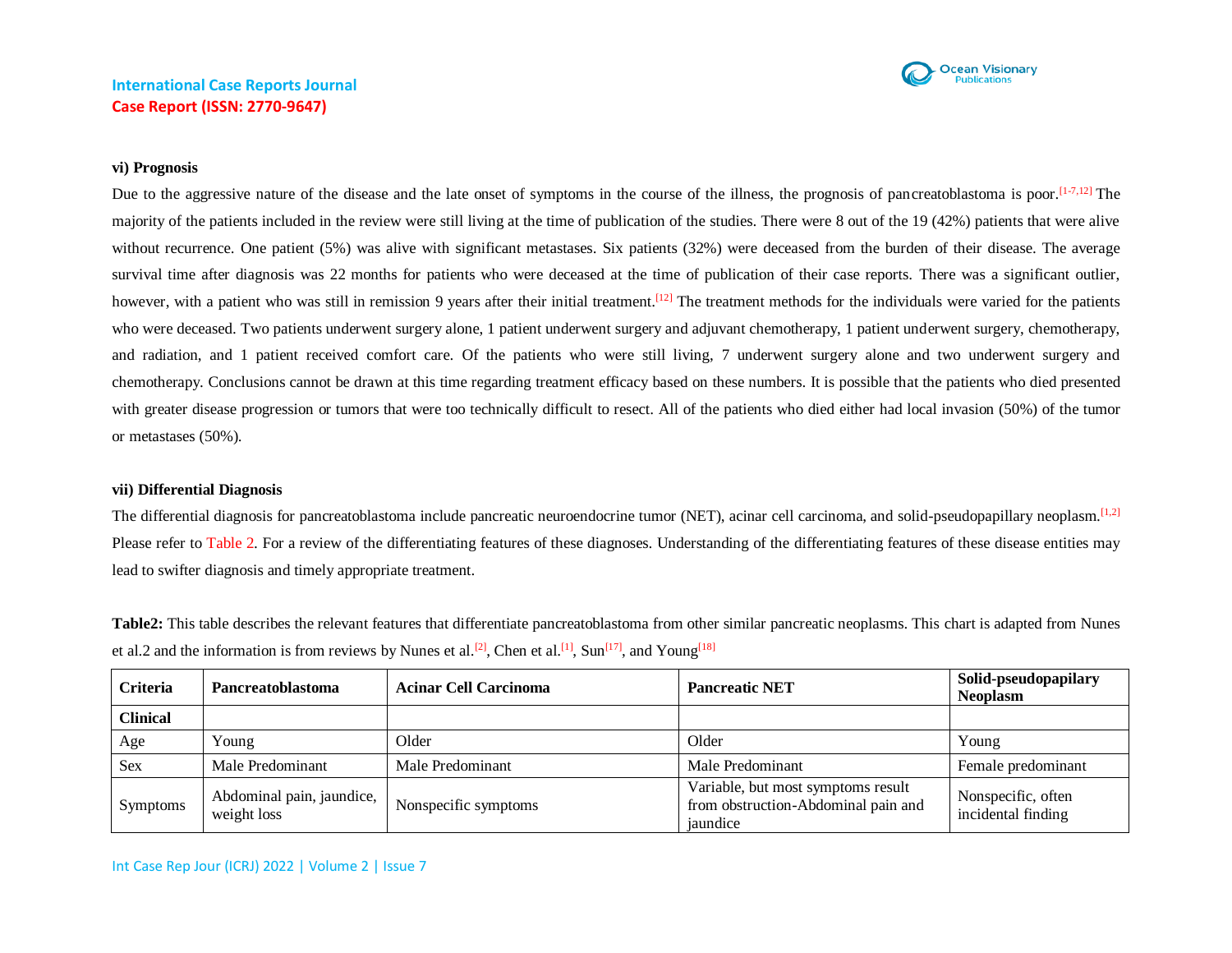

| <b>Histopath</b>              |                                                              |                                                                                                     |                                                                       |                                                             |
|-------------------------------|--------------------------------------------------------------|-----------------------------------------------------------------------------------------------------|-----------------------------------------------------------------------|-------------------------------------------------------------|
| Nuclei                        | Variable, but they are<br>clear within the squamoid<br>nests | Round to oval                                                                                       | Round to oval                                                         | Uniform grooves with<br>small nucleoli                      |
| Cytoplasm                     | Variable, but in the<br>squamoid nests, it is<br>eosinophlic | Granular, dense, and well-defined                                                                   | Clear, oncocytic, wispy, scant                                        | Scant with tail like<br>inclusions                          |
| Stroma                        | Variable                                                     | Vascular                                                                                            | Vascular                                                              | Mucinoid fibrovascular                                      |
| Architectur<br>e              | Squamoid nests or islands                                    | Single cells, stripped nuclei, grape like<br>clusters. No squamoid nests or hardly<br>visible ones. | Single cells, loose clusters, pseudo-<br>rosettes. No squamoid nests. | Single cells and papillary<br>fronds. No squamoid<br>nests. |
| <b>CK</b><br>AE1/AE3          | Positive                                                     | Positive                                                                                            | Positive                                                              | Positive                                                    |
| Neuroendo<br>crine<br>markers | Focally positive if<br>neuroendocrine<br>components present  | Negative                                                                                            | Positive                                                              | Negative                                                    |
| <b>B-Catenin</b>              | Focally positive                                             | Negative                                                                                            | Negative                                                              | Positive                                                    |

## **CONCLUSION**

Adult pancreatoblastoma is an uncommon and aggressive malignancy.<sup>[1-4]</sup> Patients often do not experience symptoms until the tumor burden has been large enough to cause obstruction or compression of surrounding tissues.  $\left[1\right]$  As such, adult pancreatoblastoma is often advanced when detected, which in turn means it generally has a poor prognosis. Treatment decisions can be challenging regarding this specific neoplasm, as firm guidelines have not been established due to its rarity. However, surgical resection, with adjuvant chemotherapy's uncertain benefit, appears to be the best treatment modality.

## **CONSENT AND APPROVALS**

This case study was exempt from Research Ethics Board review. Approval was sought from the Data Access Committee at the Saskatchewan Cancer Agency to access the patient's record for the purpose of conducting the review.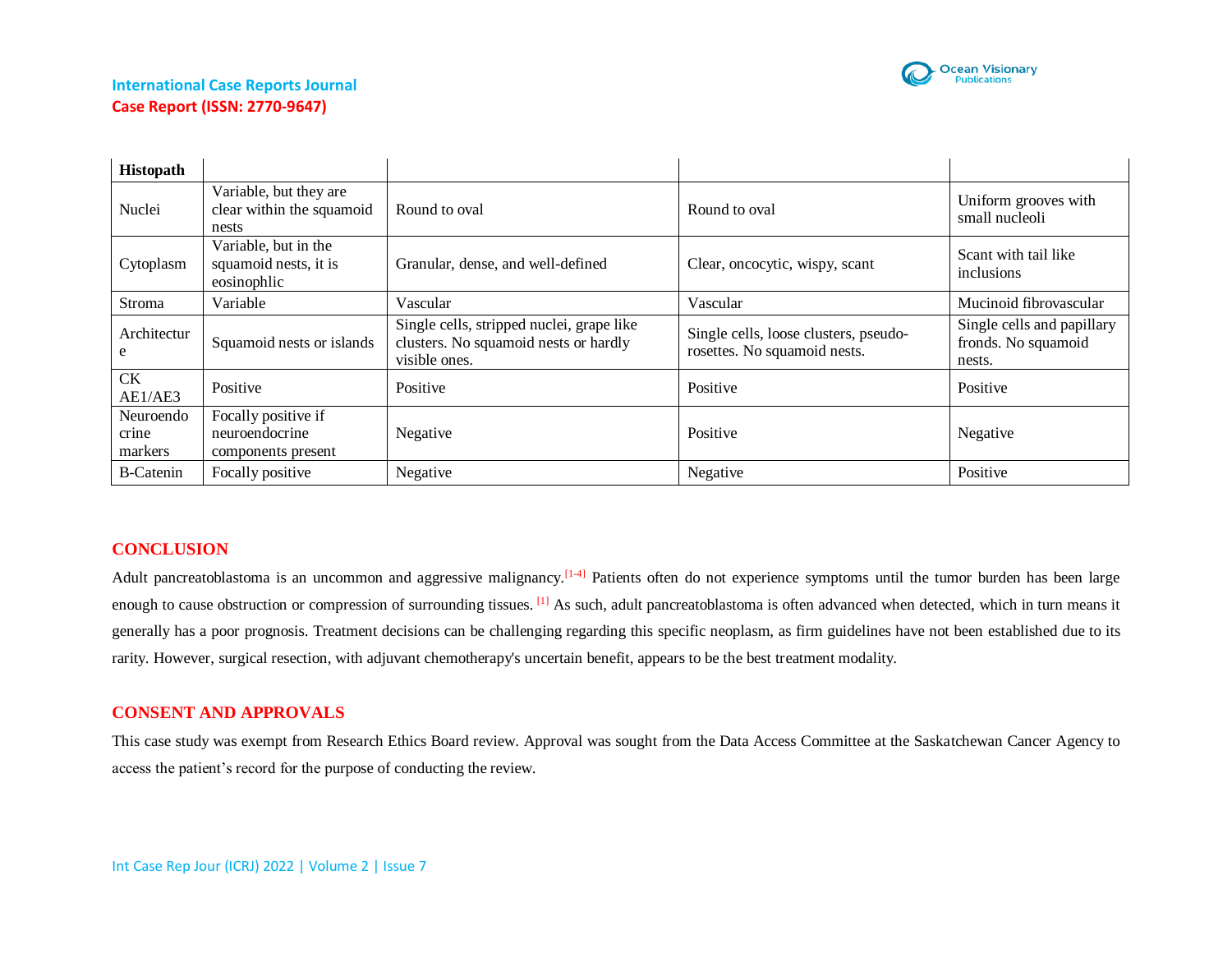

### **SOURCES OF FUNDING**

There were no sources of funding for this project.

## **CONFLICTS OF INTEREST**

The authors declare no conflict of interest regarding this article.

### **ACKNOWLEDGEMENTS**

We would like to thank the Saskatchewan Cancer Agency and Allan Blair Cancer Center for allowing the researchers to access data from their records. The results and conclusions are the sole responsibility of the Researchers/Authors and no endorsement by the Agency or by any third party is to be inferred. We would also like to acknowledge our Research officer Ambika Chandrasekhar for reviewing and editing.

#### **REFERENCES**

- 1. [Chen M, Zhang H, Hu Y, Deng Y, Wu Y, Qi A, et al. Adult Pancreatoblastoma: A Case Report](https://pubmed.ncbi.nlm.nih.gov/29753278/) and Clinicopathological Review of The Literature. Clin [Imaging. 2018;50:324-329.](https://pubmed.ncbi.nlm.nih.gov/29753278/)
- 2. [Nunes G, Coelho H, Patita M, Barosa R, Marques P, Ramos L, et al. Pancreatoblastoma: An Unusual Diagnosis](https://pubmed.ncbi.nlm.nih.gov/29285688/) in An Adult Patient. Clin J [Gastroenterol. 2018;11\(2\):161-166.](https://pubmed.ncbi.nlm.nih.gov/29285688/)
- 3. [Terino M, Plotkin E, Karagozian R. Pancreatoblastoma: An Atypical Presentation and A Literature Review. J Gastrointest Cancer. 2018;49:361-364.](https://pubmed.ncbi.nlm.nih.gov/28194556/)
- 4. [Salman B, Brat G, Yoon Y, Hruban R, Singhi A, Fishman E, et al. The Diagnosis and Surgical Treatment of Pancreatoblastoma](https://pubmed.ncbi.nlm.nih.gov/24081396/) in Adults: A Case Series and Review of The Literature. [J Gastrointest Surg. 2013; 17:2153-2161.](https://pubmed.ncbi.nlm.nih.gov/24081396/)
- 5. [Zhang D, Tang N, Liu Y, Wang E. Pancreatoblastoma in An Adult. Idian J Pathol Microbiol. 2015;58:93-95.](https://pubmed.ncbi.nlm.nih.gov/25673604/)
- 6. [Rajpal S, Warren R, Alexander M, Yeh B, Grenert J, Hintzen S, et al. Pancreatoblastoma in an Adult: Case Report and Review](https://pubmed.ncbi.nlm.nih.gov/16769539/) of The Literature. J [Gastrointest Surg. 2006;10:829-836.](https://pubmed.ncbi.nlm.nih.gov/16769539/)
- 7. [Boix E, Yuste A, Meana A, Alcaraz E, Paya A, Arnold C, et al. Corticotropin-Releasing Hormone-Secreting Pancreatoblastoma](https://pubmed.ncbi.nlm.nih.gov/20664482/) in An Adult Patient. [Pancreas. 2010;39\(6\):938-939.](https://pubmed.ncbi.nlm.nih.gov/20664482/)